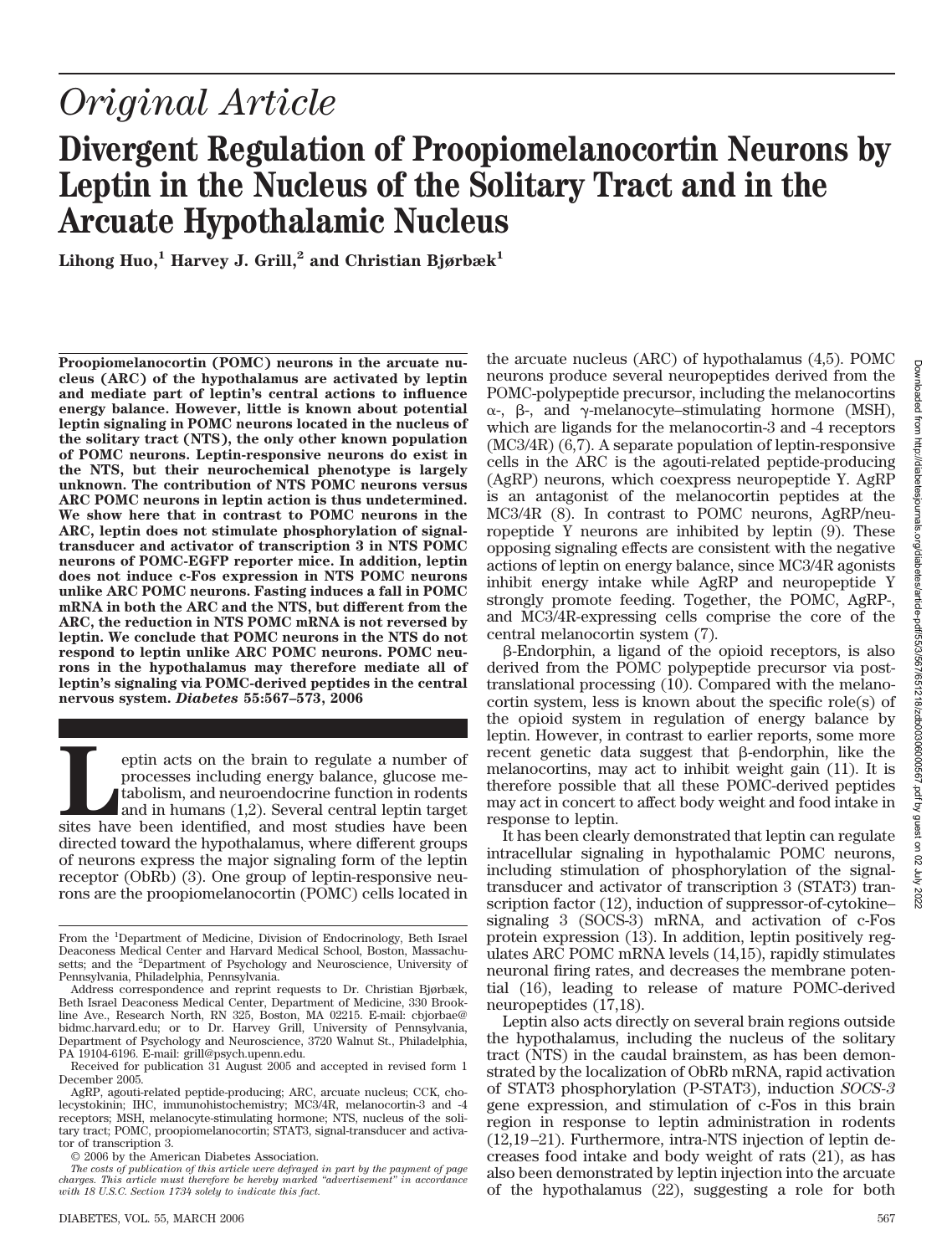regions in the regulation of energy intake by leptin. Interestingly, in addition to the ARC, the NTS is the only other site in the brain that contains POMC neurons (23– 27). Moreover, the caudal brainstem expresses the MC4R (28,29), and injections of minute amounts of MC4R agonists into the NTS reduce food intake in rodents (30), suggesting a potential role for NTS POMC neurons in regulation of energy balance. Combined, these data open the possibility that POMC neurons in the NTS, like POMC neurons in the ARC, might be leptin responsive and play a role in leptin's effect on energy balance.

The critical role of the central melanocortin system in body weight regulation is evident from pharmacological experiments and from studies of mutations in the *pomc* and the *MC4R* genes, both leading to severe obesity in rodents and humans (31–36). Evidence supporting the regulation and importance of the melanocortin system in leptin's action arises from findings showing that *ob/ob* mice that lack functional leptin, or *db/db* mice that lack ObRb, have reduced *pomc* mRNA (14,15), have lower  $\alpha$ -MSH peptide levels in the hypothalamus (36), and are hyperphagic and morbidly obese. In addition, fasting of normal mice and rats lead to a reduction in circulating leptin concentrations that is accompanied by a fall in ARC POMC mRNA. This change in POMC mRNA can be prevented by administration of recombinant leptin during the fasting period (14,15). Further support for a role of the melanocortin pathway in leptin action comes from data showing that intracerebroventricular injection of melanocortin receptor antagonists inhibits the effect of leptin to reduce food intake (37,38). Finally, genetic deletion of leptin receptors specifically in POMC neurons leads to increased body weight and reduced hypothalamic POMC mRNA in mice (39). However, none of these studies provide direct evidence that leptin acts solely via ObRb on POMC neurons in the ARC of the hypothalamus or whether leptin signaling in POMC neurons in the NTS may also contribute to the regulation of energy balance.

Here, we provide evidence that leptin does not stimulate STAT3 phosphorylation or induce c-Fos protein expression in POMC neurons in the NTS of mice. In addition, we show that leptin does not regulate POMC mRNA in the hindbrain as it does in POMC neurons in the hypothalamus. We conclude that POMC neurons in the NTS and in the ARC are differentially regulated by leptin, and that leptin action through POMC-derived peptides in the central nervous system may be mediated entirely via direct effects on POMC neurons in the hypothalamus.

#### **RESEARCH DESIGN AND METHODS**

Recombinant mouse leptin was purchased from Dr. E. Parlow (National Institute of Diabetes and Digestive and Kidney Diseases, Torrance, CA). Supplies for immunohistochemistry (IHC) were purchased from Sigma (St. Louis, MO), and the ABC Vectastain Elite kit was from Vector Laboratories (Burlingame, CA). The phospho-specific-(Y705)-STAT3 rabbit antibody was obtained from New England Biolabs (Beverly, MA), the *c-fos* (Ab-2) antibody was from Oncogene Research Products (San Diego, CA), the anti-EGFP antibody was from Abcam (Cambridge, MA), and the donkey anti-rabbit antibody was from Jackson Immuno Research Laboratories (West Grove, PA). Fluorescent donkey anti-goat immunoglobulin conjugates were from Molecular Probes (Eugene, OR) and donkey serum from Invitrogen Life Technologies (Carlsbad, CA).

Male POMC-CRE mice were produced in Dr. Lowell's lab as described earlier (39), and Z/EG-EGFP reporter mice (40) were purchased from Jackson Laboratories (Bar Harbor, ME). POMC-CRE and Z/EG-EGFP mice were crossed to produce POMC-EGFP mice as reported earlier (39) and were studied at 5–6 weeks of age. Wild-type male C57BL6 mice, 5–6 weeks of age, were purchased from Charles River Laboratories (Wilmington, MA). Animals were housed in a 14/10-h light/dark cycle with ad libitum access to tap water and standard diet, unless otherwise described. The animal procedures were used in accordance with the guidelines and approval of the Harvard Medical School and Beth Israel Deaconess Medical Center Institutional Animal Care and Use Committees.

**Leptin stimulation and immunohistochemistry.** After 24 h of fasting, POMC-EGFP mice were intraperitoneally injected with leptin (4.0 mg/kg body wt) or vehicle (PBS) and anesthetized 90 min later with ketamine (100 mg/kg) body wt) and xylazine (10 mg/kg body wt). Transcardiac perfusion with formalin, removal of the brain, postfixation, and cryoprotection were performed as described earlier (12). Brains were cut in  $25-\mu m$  coronal sections, collected in five series, and stored at  $-20^{\circ}$ C until further use. Double P-STAT3 and EGFP IHC was performed as described below. P-STAT3 IHC was done first and as described earlier (12). In brief, free-floating tissue sections were incubated with the P-STAT3 antibody (1:4,000). Sections were incubated with biotinylated anti-rabbit antibody (1:1,000), followed by avidin-biotin– complex labeling, and developed with nickel-diaminobenzidine, generating a brownblack precipitate. Consecutively, fluorescent IHC for EGFP was performed by incubating sections with the anti-EGFP antibody (1:1,000). On the next day, sections were incubated with a fluorescent-labeled secondary antibody generating green fluorescence. For *c-fos* and EGFP double IHC, *c-fos* staining was performed first by incubating sections with the rabbit anti–*c-fos* antibody (1:10,000). Sections were then incubated with biotinylated anti-rabbit antibody (1:1,000), followed by avidin-biotin– complex labeling. Signals were developed with nickel-diaminobenzidine. Fluorescence staining for EGFP was then performed as described above. Results were visualized using either fluorescent light (EGFP) or bright-field light (P-STAT3 and *c-fos*) and captured with a digital camera (AxioCam; Carl Zeiss, Thornwood, NY) mounted on a Zeiss microscope (Axioscope2; Carl Zeiss). Adobe Photoshop software (Adobe, San Jose, CA) was used to merge fluorescence and bright-field photographs via RGB channels to visualize double-labeled cells (41).

**Cell counting.** One of the five brain series from each animal was subjected to double IHC as described above. Sections were organized in a rostral-to-caudal manner according to the mouse brain atlas (42). All sections in the series were then examined by dark field and fluorescent microscopy to identify single- and double-labeled cells. All brain sections from the hindbrain that contained positive cells were analyzed. Cell counts were obtained from each hemisphere in each section. To obtain estimates for cell numbers in the entire brain region, results from one series were multiplied with five.

**Microdissection and real-time PCR.** C57BL6 mice were fed ad libitum and treated with vehicle (PBS, intraperitoneally, two times daily) or deprived of food but not water and treated with PBS  $(50 \mu l \text{ i.p., two times daily})$  or deprived of food but not water and treated with leptin (50  $\mu$ g in 50  $\mu$ l i.p., two times daily). After 48 h, mice were deeply anesthetized (100 mg/kg ketamine and 10 mg/kg xylazine), brains were removed, and 1-mm sagittal sections were cut using a cooled mouse brain matrix (ASI Instruments, Houston, TX). Using landmarks such as the fornix, optic tracts, and the mammilary nucleus, ARC-enriched tissue was obtained using a scalpel under a magnifying glass as described earlier (43). The ARC tissues were snap frozen in liquid nitrogen and stored at  $-80^{\circ}$ C until further use. Tissue from the caudal brainstem that included the entire NTS was dissected from each of the same two 1-mm sagittal sections from the midline of the brain described above. Tissue squares were isolated using the following anatomical parameters: anterior (rostral) margin (bregma  $\sim -6.5$ ), posterior (caudal) margin (bregma  $\sim -9.0$ , total length 2.5 mm), dorsal margin (dorsal surface of caudal brainstem), and ventral margin  $(\sim 0.7 \text{ mm})$  ventral to the dorsal surface of caudal brainstem). The two tissue pieces from the caudal brainstem were combined and frozen in liquid nitrogen and stored at  $-80^{\circ}$ C until further use. Total RNA was isolated from the tissue blocks using RNA STAT60 (Tel-Test, Friedenswood, TX). Five hundred nanograms of total RNA was used for reverse transcription (RT-PCR kit; Clonetech, Palo Alto, CA). Quantification of POMC mRNA was carried out by real-time PCR using the Stratagene Mx3000P system. Real-time PCR was performed in a 96-well plate according to the manufacturer's instructions with minor alterations. The primers (Invitrogen, Carlsbad, CA) and probes (Biosearch Technologies, Novato, CA) were designed with the assistance of PrimerExpress software as follows: mPOMCF (5-ACCTCACCACGGAG AGCA-3'), mPOMCR (5'-GCGAGAGGTCGAGTTTGC-3'), and mPOMCP [5'-6carboxy-fluorescein (Fam)-TGCTGGCTTGCATCCGGG-BHQ-1–3]. PCRs were run in a volume of 25.0  $\mu$ l using 1.0  $\mu$ l cDNA. A standard curve was generated from duplicate measurements of serial dilutions of arcuate cDNA.

**Statistical analyses.** All results are given as the means  $\pm$  SE, unless otherwise specified. Probabilities of chance differences between groups were calculated by one-way ANOVA (StatView version 5.0.1; SAS Institute, Cary, NC). Means were then compared by post hoc analyses using Fisher's PLSD test.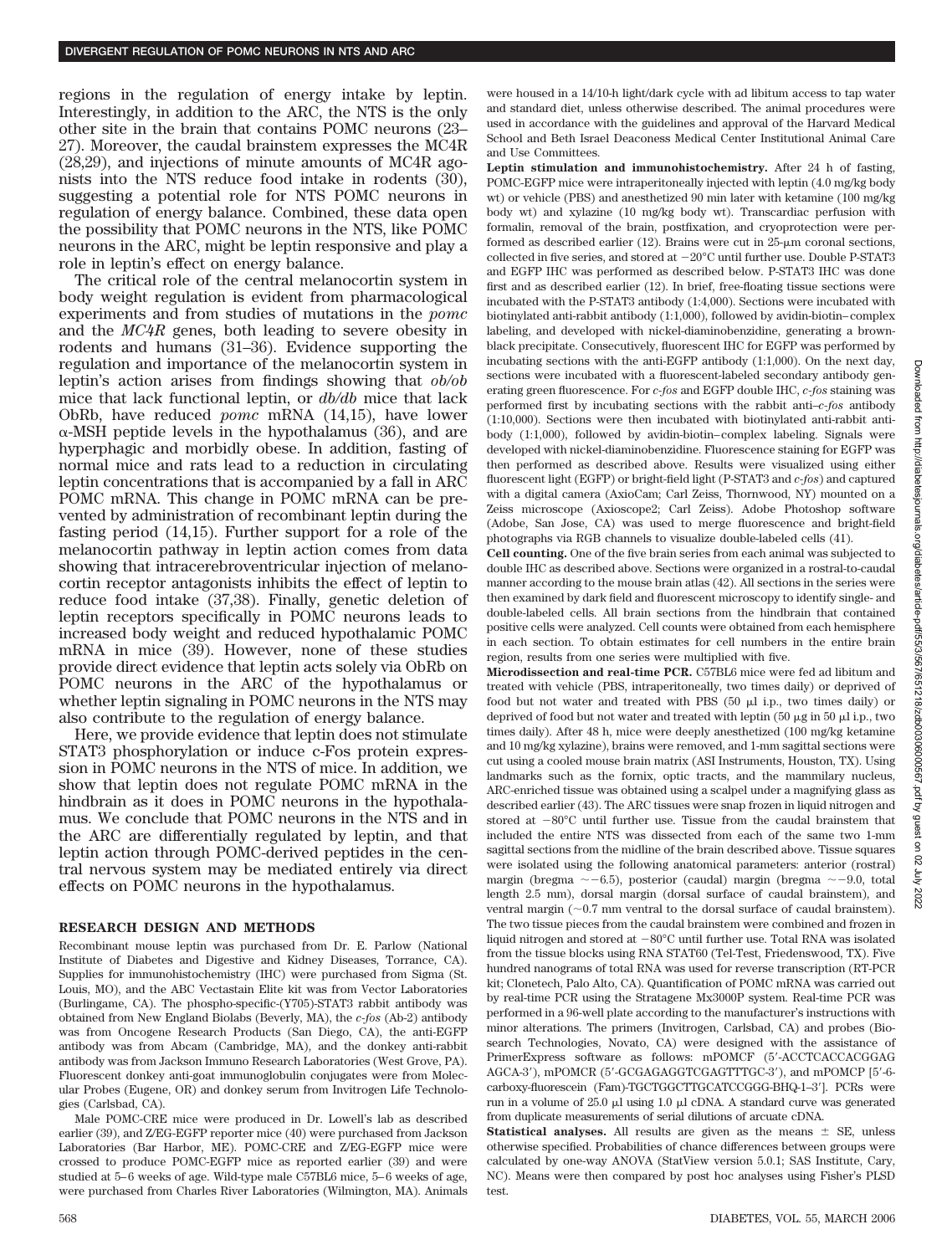

**FIG. 1. EGFP neurons are located in the ARC of the hypothalamus and in the NTS of the caudal brainstem of POMC-EGFP reporter mice. Coronal brain sections from the NTS and from the arcuate from POMC-EGFP mice were subjected to IHC for EGFP. Shown are representative microphotographs of EGFP fluorescence-IHC (green) in the NTS and the ARC.** *A***–***E***: Shown are all sections in one series from the NTS of one mouse that contained EGFP-positive neurons (ordered rostrally to caudally).** *F***: Shown is a representative microphotograph of EGFP IHC in the ARC of** the hypothalamus. Scale bars, 200 μm. 3v, third ven**tricle; AP, area postrema; cc, central canal; Gr, gracile nucleus; ME, median eminence; VMH, ventromedial hypothalamus.**

#### **RESULTS**

While POMC neurons in the arcuate nucleus of the hypothalamus of mice and rats can easily be detected by IHC procedures using antibodies against POMC-derived peptides such as  $\alpha$ -MSH or  $\beta$ -endorphin or by in situ hybridization methods for POMC mRNA, POMC neurons in the NTS are notoriously difficult to detect by either method due to low POMC expression in individual cells. Our attempts to directly detect  $\alpha$ -MSH or  $\beta$ -endorphin immunoreactive cell bodies in the NTS were unsuccessful in both mice and colchicine-treated rats. Yet, POMC neurons were readily detected in the hypothalamus of the same animals using the same antisera. In POMC-EGFP reporter mice, EGFP expression has been demonstrated to colocalize with hypothalamic neurons positive for POMC-derived peptides (16,39). Therefore, to study potential leptin signaling in POMC neurons in the NTS, we took advantage of POMC-EGFP transgenic mice that express high levels of EGFP in the NTS (39).

Since a detailed anatomical description of POMC neurons in the caudal brainstem of the mouse has not previously been reported, we first performed EGFP IHC on sections of the caudal brainstem from POMC-EGPF mice that were ordered in a rostral-to-caudal manner. Figure 1*A*–*E* shows all sections that contain EGFP-positive neurons in one series from one representative mouse, as demonstrated by fluorescent EGFP IHC. The highest density of EFGP-positive cells is found immediately caudal to the area postrema in the dorsomedial subregions of the NTS (Fig. 1*C*), according to the nomenclature by Herbert et al. (44). Fewer and scattered cells are also detected in the dorsomedial and medial parts of the NTS at the caudal level of the area postrema (Fig. 1*A* and *B*) and in the commissural subnucleus on the NTS (Fig. 1*D* and *E*). No EGFP-positive cells were found rostral or caudal to the regions shown (bregma  $-7.60$  to  $-8.11$ ; Fig. 1*A–E*) (42). On average, 4 –5 sections from each series exhibited neurons that were positive for EGFP, and the highest number of positive cells in a single section was 19. In four animals, we counted an average of  $38 \pm 6$  cells in each 1:5 series, which yields an estimated  $190 \pm 28$  POMC-EGFP cells in the entire NTS of the mouse. This localization pattern of POMC neurons and the number of cells per section is similar to that reported earlier using brain sections from colchicine-treated rats (23–26). As expected, the localization of EGFP cells in the ARC of POMC-EGFP mice also matches the known localization of POMC neurons in the hypothalamus (Fig. 1*F*) (16,39).

We have previously shown the presence of leptin receptor mRNA and leptin-inducible STAT3 tyrosine phosphorylation in the NTS of rats (12,21). These data, as well as the localization of POMC/EGFP neurons in the NTS as shown above, open the possibility of direct leptin signaling in NTS POMC neurons. To address this, we first investigated whether peripheral administration of leptin to POMC-EGFP mice would stimulate STAT3 phosphorylation, a marker of direct leptin action (45), in POMC NTS neurons using double P-STAT3/EGFP IHC. As shown in Fig. 2, leptin readily induced P-STAT3 in the NTS as we have reported earlier in both mice and rats (12,43). No P-STAT3–positive cells were detected in the NTS of PBStreated mice. P-STAT3–positive cells in leptin-treated animals were almost exclusively localized in the medial subnucleus of the NTS immediately dorsal to the dorsal motor nucleus of the vagus nerve at the level of the area postreama. However, none of the EGFP-positive cells responded to leptin with regard to STAT3 phosphorylation. We showed this in mice treated with leptin for either 60 or 90 min (not shown). Furthermore, we did not find evidence of leptin-inducible c-Fos in NTS POMC neurons by double c-Fos/EGFP IHC in sections from the same mice (Fig. 3). This was also demonstrated in mice treated with leptin for either 60 or 90 min (not shown). The lack of P-STAT3/EGFP or c-Fos/EGFP double-labeled cells was shown in a total of four leptin-treated POMC-EGFP mice. These results are in direct contrast to studies of POMC neurons in the arcuate nucleus of the hypothalamus, where leptin readily induces STAT3 phosphorylation and c-Fos protein expression (12,19) (Fig.4). In the arcuate nucleus of wild-type C57BL6 mice, we counted a total of  $3,167 \pm 440$  ( $n = 3$  animals) POMC neurons using  $\beta$ -endorphin IHC. This number is similar to the  $\sim 3,000$  EGFP neurons reported by Cowley et al. (16) in a different strain of POMC-GFP mice. Consistent with these numbers of cells, we counted  $3,650$  POMC ( $\beta$ -endorphin IHC) neurons in our POMC-EGFP mice  $(n = 1)$ . Furthermore, leptin stimulated STAT3 phosphorylation in 60  $\pm$  5% of ARC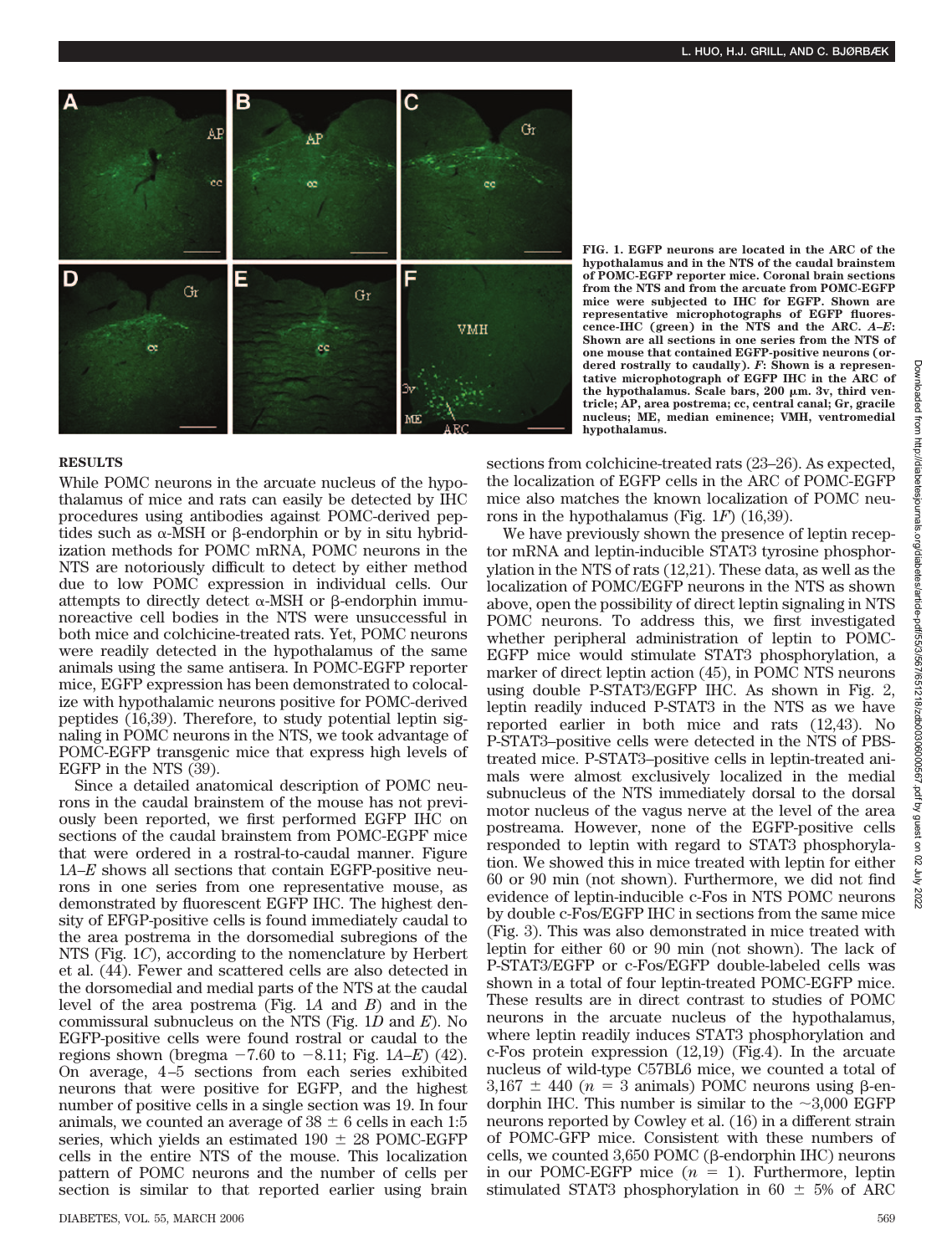

POMC neurons ( $n = 3$  C57BL6 mice), as determined by double P-STAT3/ß-endorphin IHC. Analysis of one leptintreated POMC-EGFP mouse yielded a similar percentage by applying double EGFP/P-STAT3 IHC. Combined, these data suggest that leptin does not activate intracellular signaling in POMC neurons in the NTS, in direct contrast to the majority of POMC cells in the ARC nucleus of the hypothalamus.

To further support the data suggesting that POMC neurons in the NTS are not directly responsive to leptin unlike POMC neurons in the ARC, we isolated ARC and NTS tissues by microdissection of brains from three groups of C57BL6 mice. The three groups were fed ad libitum, fasted for 48 h, or fasted for 48 h and injected **FIG. 2. Leptin does not induce P-STAT3 in POMC/ EGFP neurons in the NTS. POMC-EGFP mice were intraperitoneally injected with leptin (***right two columns***) or PBS (***left two columns***). Ninety minutes later, brains were taken and subjected to IHC for P-STAT3 (***top row***) as shown by nickel-diaminobenzidine staining (black-nuclear). The same sections were subjected to fluorescence-IHC (green-cytoplasmic) for EGFP (***middle row***) and merged (***bottom row***) using false colors as described in RESEARCH DESIGN AND METHODS. Shown are representative microphotographs of double IHC for P-STAT3 and EGFP from one PBSand one leptin-treated mouse, where the** *1st* **and** *3rd columns* **show sections that are rostral to the sections** shown in *columns 2 and 4*. Scale bars indicate 200  $\mu$ m. **AP, area postrema; cc, central canal.**

twice daily with recombinant leptin during the fasting period. The fed and fasted groups were injected with vehicle (PBS). Messenger RNA was purified, reverse transcribed into cDNA, and subjected to real-time PCR for measurement of POMC mRNA. As shown in Fig. 5, fasting for 48 h results in a fall in ARC POMC mRNA. This decrease in POMC mRNA was prevented by administration of leptin, as has been reported earlier (14,15). Interestingly, the level of POMC mRNA in the NTS also decreased after fasting, but in contrast to the ARC, the change in NTS POMC mRNA after fasting was not prevented by leptin. Taken together, this evidence supports the above data suggesting that POMC neurons in the NTS are not regulated by leptin.



**FIG. 3. Leptin does not induce c-Fos in POMC/EGFP neurons in the NTS. POMC-EGFP mice were treated with PBS or leptin as in Fig. 2. Shown is double IHC for c-Fos (brown-nuclear) and fluorescence-IHC (green-cytoplasmic) for EGFP. Representative microphotographs from the NTS are ordered as de**scribed under Fig. 2. Scale bars equal 200  $\mu$ m. AP, **area postrema; cc, central canal; Gr, gracile nucleus.**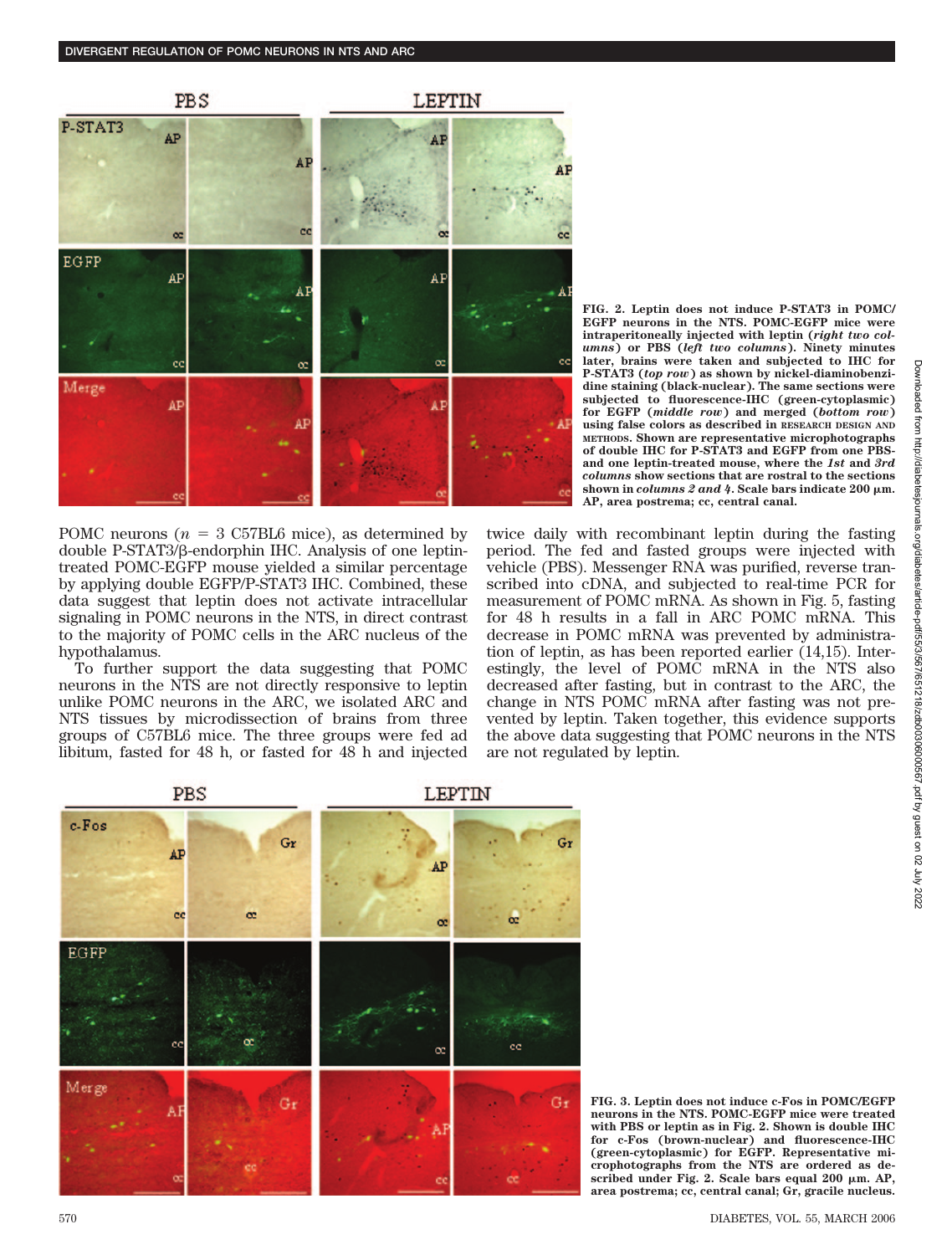

**FIG. 4. Leptin induces P-STAT3 and c-Fos in POMC/ EGFP neurons in the ARC. POMC-EGFP mice were treated with leptin for 90 min and coronal hypothalamic sections obtained.** *A***: Shown is a representative merged microphotograph of double IHC for P-STAT3 (black-nuclear) and fluorescence-IHC for EGFP (green-cytoplasmic).** *B***: Shown is a representative microphotograph of double IHC for c-Fos (black-nuclear) and fluorescence-IHC for EGFP (green-cytoplasmic). High magnification of areas marked in** *A* **and** *B* **is shown in** *inserts***, depicting a dual-labeled P-STAT3 and EGFP cell and a dual-labeled c-Fos and EGFP cell, respectively. A single-labeled EGFP-positive cell is also shown in each image. Scale bars equal 100 m. 3v, third ventricle; ME, median eminence; VMH, ventromedial hypothalamus.**

### **DISCUSSION**

The hormone leptin signals partly through POMC neurons to influence energy balance. This is supported by several studies, including those showing that hypothalamic POMC neurons express functional leptin receptors and respond to leptin to regulate intracellular signaling and neuronal activity. In addition, genetic deletion of leptin receptors selectively in POMC neurons leads to modest obesity (39). A specific role of the melanocortin system in leptin action is supported by experiments demonstrating that intracerebroventricular administration of pharmacological inhibitors of the central MC3/4R attenuates leptin-induced reduction in food intake (37,38). However, these studies do not provide evidence on whether the effects of leptin



**FIG. 5. POMC mRNA is not regulated by leptin in the NTS. C57BL6 mice were fed ad libitum or fasted (48 h) and treated with vehicle (PBS) or** fasted (48 h) and treated with leptin (50  $\mu$ g i.p., two times daily). **Arcuate and caudal brainstem tissues were isolated as described in RESEARCH DESIGN AND METHODS. Shown are real-time RT-PCR results for POMC** mRNA. Data are means  $\pm$  SEM.  $n = 10$  mice in each group. NS, **not significant; NTS, nucleus tractus solitarius. \*\****P* **< 0.0001; \****P* **< 0.005 (RESEARCH DESIGN AND METHODS).**

DIABETES, VOL. 55, MARCH 2006 571

through POMC neurons in the central nervous system to regulate energy balance are mediated entirely via leptinsignaling in POMC cells located in the hypothalamus or whether leptin also acts on POMC-producing neurons located in the caudal brainstem. Here, we provide evidence suggesting that POMC neurons in the nucleus of the tractus solitarius of the caudal brainstem do not respond to leptin in mice, in contrast to the well-documented direct action on POMC neurons in the hypothalamus (45). Combined, these data imply that leptin action through POMCderived peptides in the central nervous system is exclusively mediated via direct leptin-receptor signaling in POMC neurons located in the hypothalamus and not through POMC cells in the hindbrain.

Our data show that leptin rapidly stimulates cellular STAT3 phosphorylation, a marker of neurons that respond directly to leptin (45), in cells within the NTS. These leptin-responsive cells are located in the medial subnucleus of NTS at the rostral-caudal level of the area postrema. In contrast, the majority of POMC neurons, as measured by expression of EGFP, are concentrated caudal to the area postrema in the dorsomedial- and commissuralsubnuclei of the NTS. This expression pattern of POMC neurons is consistent with earlier reports (23–26) showing the location of POMC immunoreactive cells in the NTS of colchicine-treated rats. In POMC-EGFP reporter mice, we counted a total of  $\sim$ 200 EGFP neurons in the entire NTS, a number similar to the  $\sim$ 300 GFP cells reported in the NTS of a different strain of POMC-GFP mice (46). Furthermore, in POMC-EGFP mice and in genetically unmodified mice, we found  $\sim 3,100 - 3,600$  POMC neurons (EGFP or --endorphin immunoreactive cells) in the hypothalamus, a range that is consistent with the  $\sim 3,000$  GFP-positive cells reported in another line of POMC-GFP mice (16). This number of POMC neurons in the hypothalamus of the mouse is somewhat lower compared with the  $\sim 5,600$ POMC neurons detected in the hypothalamus of the rat (12).

Consistent with the data showing lack of leptin-inducible STAT3 phosphorylation in POMC neurons in the NTS of POMC-EGFP mice, we did not find any EGFP-positive cells that expressed c-Fos proteins after leptin administration. Both results are in contrast to analyses of POMC neurons in the hypothalamus demonstrating that leptin can induce P-STAT3 and c-Fos in those cells (12,13).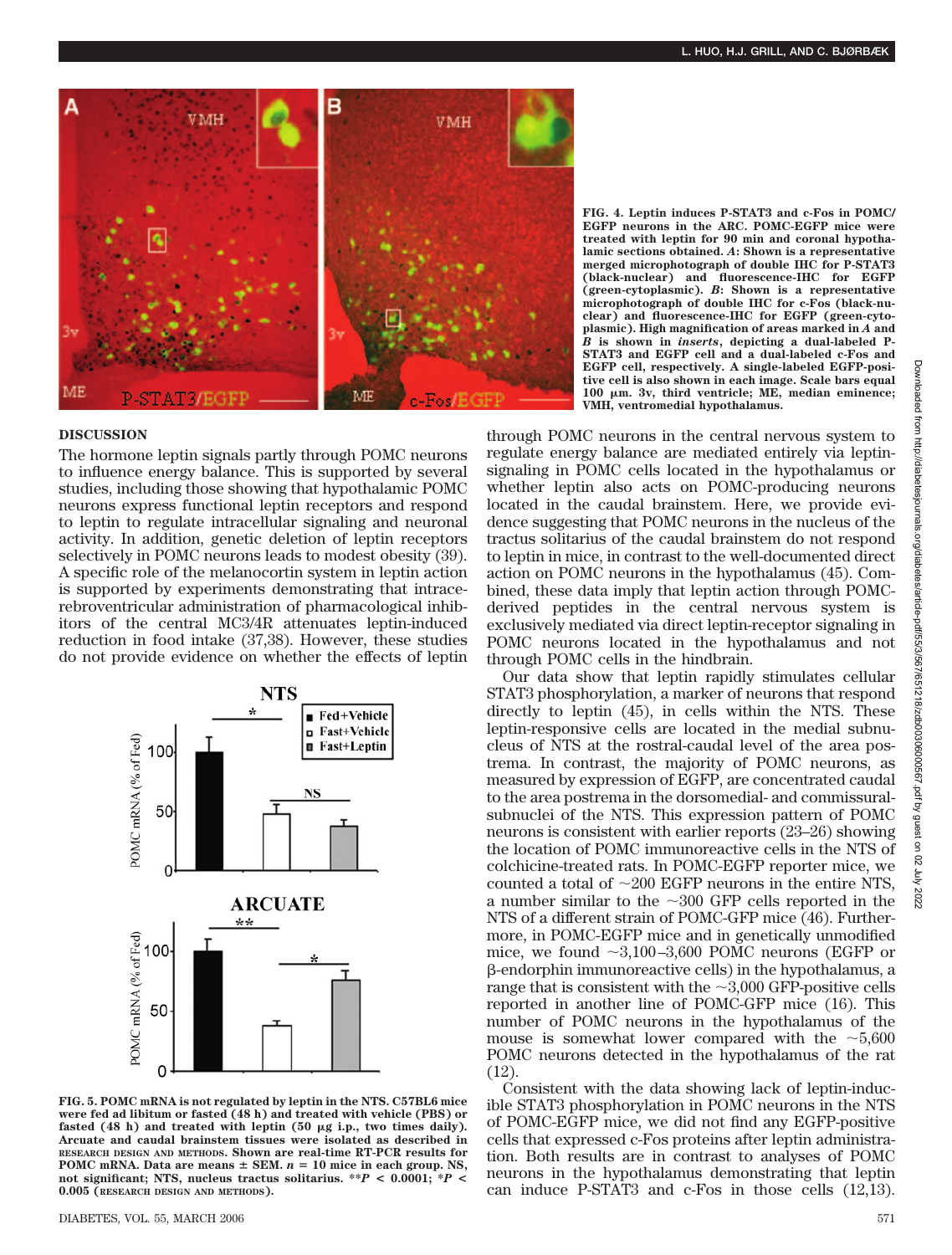Moreover, while leptin can stimulate POMC mRNA levels in the hypothalamus of fasted mice, this is not observed in the hindbrain of the same mice. Altogether, our data suggest that POMC neurons in the NTS are not regulated by leptin like POMC cells in the hypothalamus. Consistent with this, ObRb mRNA does not appear to colocalize with EGFP-positive neurons in the NTS of the POMC-EGFP mice (J. Lachey, J.K. Elmquist, personal communication).

Interestingly, POMC mRNA levels in the NTS like in the arcuate are reduced in response to fasting. Although NTS POMC mRNA is not affected by leptin under the same experimental paradigm in which ARC POMC mRNA is stimulated by leptin, this result does imply some role of hindbrain POMC neurons in the regulation of energy balance in response to fasting. Since leptin is unlikely to be the factor responsible for the reduction of NTS POMC mRNA during fasting, further studies are needed to explore the mechanism underlying this mRNA regulation. In addition to leptin, POMC neurons in the hypothalamus respond to insulin, glucose, and glucocorticoids  $(47-49)$ , all factors that change in response to food deprivation. It is therefore possible that the fall in NTS POMC mRNA during fasting could be mediated by one or more of these factors. Finally, since the NTS is the major termination site of vagal sensory input from the gastrointestinal system (50), it is also possible that visceral afferent signals could mediate signaling in NTS POMC neurons, leading to changes in POMC mRNA in response to fasting. Indeed, it has been shown that cholecystokinin (CCK), a gastrointestinal peptide, when given peripherally, induces c-Fos expression in POMC neurons in the NTS, an effect likely mediated via the vagus nerve (51,52). Furthermore, inhibition of food intake by CCK is enhanced by leptin (and by insulin) (53). Moreover, CCK-induced satiety (54) is attenuated by pharmacological inhibition of the central MC3/4 receptors, altogether supporting a possible functional connection between leptin, NTS POMC neurons, the melanocortin system, and CCK. Our data, which suggest a lack of direct action of leptin on POMC neurons in the NTS, imply that this leptin-CCK interaction is indirect. This may involve neuronal connections between different subnuclei within the NTS and/or with hypothalamic circuitries. The mechanisms and physiological importance of these interactions as well as a potential role of NTS POMC-derived --endorphin peptides in response to fasting warrant further studies.

We have previously reported leptin-dependent stimulation of STAT3 phosphorylation in  $\sim$ 1,000 neurons in the NTS of mice (43), supporting the notion that functional leptin receptors are expressed in this region of the hindbrain. This is also consistent with our previous detection of ObRb mRNA in the NTS (21) and with earlier data showing leptin-inducible c-Fos in the NTS of rats (19), although the latter could be mediated via indirect signaling mechanisms. Indeed, the majority of leptin-inducible c-Fos immunoreactive cells in the mouse appear to be located caudal to the population of P-STAT3–positive cells. The low level of c-Fos in the medial NTS where the P-STAT3 cells are concentrated suggests that most of the P-STAT3– positive neurons are inhibited by leptin, although further studies are required to demonstrate this directly. Since our data show that the leptin-responsive (P-STAT3) cells in the NTS are not POMC neurons, it forces the question of what is the neurochemical identity of these cells? Leptin receptor mRNA has been reported to colocalize with proglucagon-producing neurons in the NTS of mice (55).

Supporting regulation of hindbrain proglucagon cells by leptin, we have found by real-time PCR that, in contrast to the lack of an effect of leptin on POMC mRNA levels in the NTS, leptin can prevent a fall of proglucagon mRNA in response to fasting (data not shown). Combined, these data suggest that at least a subset of the leptin-responsive cells in the NTS may be proglucagon-producing neurons. Future studies will determine whether these cells represent a significant proportion of leptin responsive cells in the NTS and also elucidate their potential role in leptin action.

In conclusion, we have shown that POMC neurons in the NTS of mice do not respond directly to leptin, in contrast to POMC neurons in the arcuate nucleus of the hypothalamus. This suggests that leptin action in the central nervous system via POMC-derived peptides is mediated exclusively through leptin receptor signaling in POMC neurons located in the hypothalamus. At the same time, we demonstrate that *POMC* gene expression in the NTS is effected by energy status. This finding raises a question for future work: what factors other than leptin mediate the effect of food deprivation on hindbrain POMC neurons? In addition, studies are needed to identify the neurochemical identity of the leptin responsive cells in the medial NTS and whether these cells contribute to regulation of energy balance.

#### **ACKNOWLEDGMENTS**

This work was supported by the National Institutes of Health through Grants DK-60673 (to C.B.) and DK-21397 (to H.J.G.). We are particularly grateful to Dr. Brad Lowell (Beth Israel Deaconess Medical Center, Boston) and Dr. Joel Elmquist (Beth Israel Deaconess Medical Center, Boston) for providing us with the POMC-CRE mice, without which these studies would not have been possible.

We also thank Joyce Hairston, Kevin Gamber, and Li Guo (all from BIDMC, Boston) for help with the editing of the manuscript.

#### **REFERENCES**

- 1. Ahima RS, Saper CB, Flier JS, Elmquist JK: Leptin regulation of neuroendocrine systems. *Front Neuroendocrinol* 21:263–307, 2000
- 2. Kamohara S, Burcelin R, Halaas JL, Friedman JM, Charron MJ: Acute stimulation of glucose metabolism in mice by leptin treatment. *Nature* 389:374 –377, 1997
- 3. Elmquist JK, Bjørbæk C, Ahima RS, Flier JS, Saper CB: Distributions of leptin receptor mRNA isoforms in the rat brain. *J Comp Neurol* 395:535– 547, 1998
- 4. Cheung CC, Clifton DK, Steiner RA: Proopiomelanocortin neurons are direct targets for leptin in the hypothalamus. *Endocrinology* 138:4489 – 4492, 1997
- 5. Schwartz MW, Woods SC, Porte D Jr, Seeley RJ, Baskin DG: Central nervous system control of food intake. *Nature* 404:661-671, 2000
- 6. Castro MG, Morrison E: Post-translational processing of proopiomelanocortin in the pituitary and in the brain. *Crit Rev Neurobiol* 11:35–57, 1997
- 7. Cone RD: The central melanocortin system and energy homeostasis. *Trends Endocrinol Metab* 10:211–216, 1999
- 8. Ollmann MM, Wilson BD, Yang YK, Kerns JA, Chen Y, Gantz I, Barsh GS: Antagonism of central melanocortin receptors in vitro and in vivo by agouti-related protein. *Science* 278:135–138, 1997
- 9. Baskin DG, Hahn TM, Schwartz MW: Leptin sensitive neurons in the hypothalamus. *Horm Metab Res* 31:345–350, 1999
- 10. Low MJ: Role of proopiomelanocortin neurons and peptides in the regulation of energy homeostasis. *J Endocrinol Invest* 27:95–100, 2004
- 11. Appleyard SM, Hayward M, Young JI, Butler AA, Cone RD, Rubinstein M, Low MJ: A role for the endogenous opioid beta-endorphin in energy homeostasis. *Endocrinology* 144:1753–1760, 2003
- 12. Munzberg H, Huo L, Nillni EA, Hollenberg AN, Bjørbæk C: Role of signal transducer and activator of transcription 3 in regulation of hypothalamic